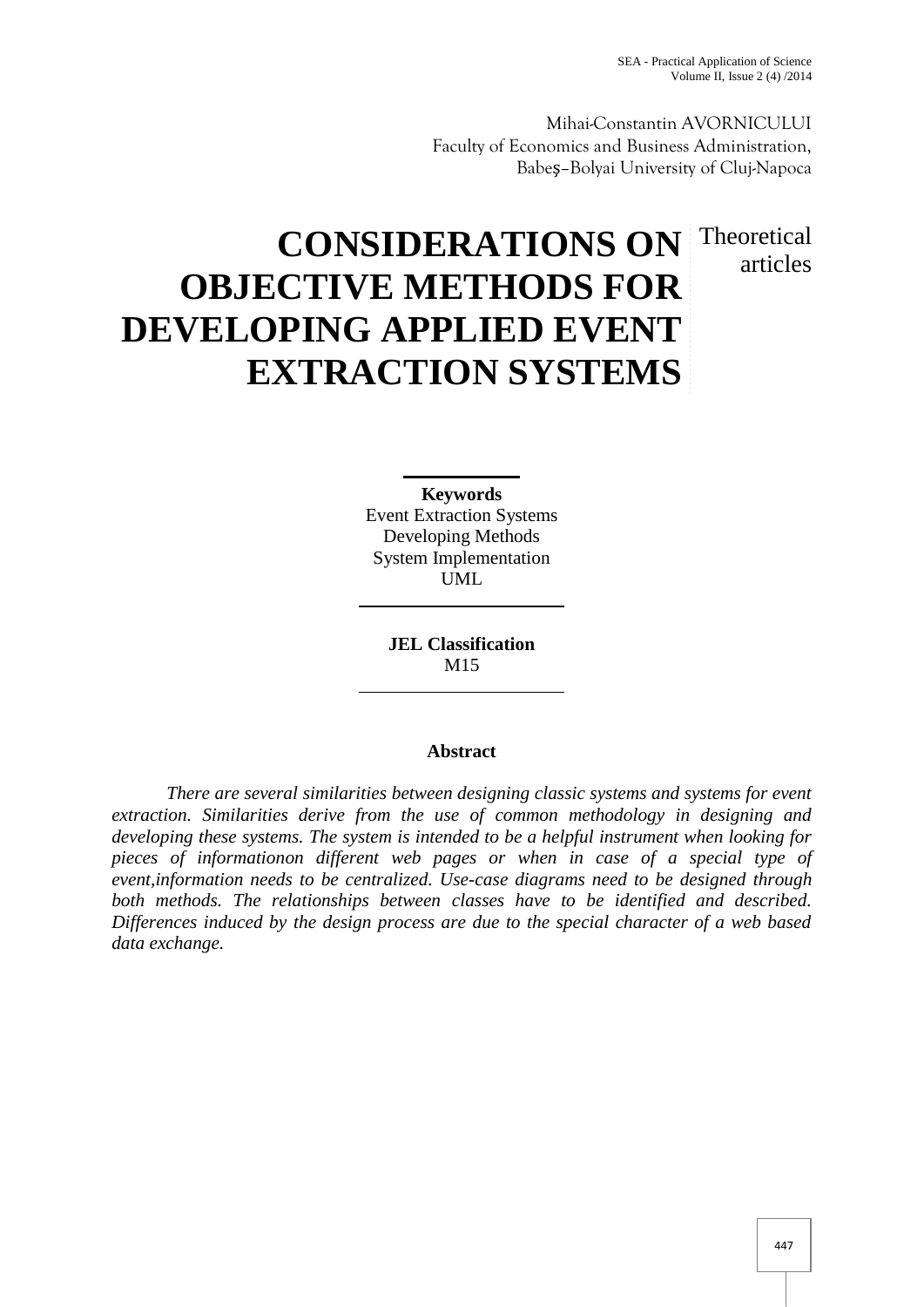## **Introduction**

Nowadays the amount of information on the Internet reaches high proportions. In finding specific information on the Internet some general instruments, like search engines, have become popular. They automatically run through all the existent web pages, in order to update their databases containing the latest information on the Internet. In most of the cases, the search is done based on a number of strings stored in the database of the search engine. The result of such searches is a large amount of links to different web pages.

To systematize the searching process and to obtain a result in a precise form another useful stage is used, in which the information returned by the search engine is processed and the answer is generated in a more organized form (Han & Kamber, M, 2006, Lin et. Al. 2008).

The centralization of a specific type of event is useful for the development of newsservices. These services must offer real-time updated information about a specific type of event.

Take sport events for example. A user whichis provided with this type of services, might want to find out what sport events will take place in a certain geographical region (a city, a country, etc.) in a well-defined period of time (in that very moment, a day before, or the next week, etc.). All this information has to be obtained from a centralized information source. This way, useful data can be obtained about a specific event from various sources. These sources (the websites from where the information was taken) can complete each other concerning the content of information referring to the given event.

**Special aspects that have to be taken into consideration when designing an event extraction system compared to the design of a classic system**

In case of a classic system, data and information exchange takes place in the same informational system, due to the fact that data and information are not exceeding the organizational boundaries. Meanwhile in the case of an event extraction, the data system will definitely exceed the system's boundaries (Avornicului, 2010).

The components among which the information stream takes place in a system belong to the same entity and are designed by the same team of developers. In case of event extraction system these components belong to different organizations and probably have been designed by several teams.

The technology of the developing of event extraction systems presents a high level of homogeneity and ensures compatibility and interoperability. It is less probable that the technology implied in the case of a classic system is natively homogenous and natively compatible and interoperable (Markov & Larose, 2007).

In the case of classic systems redesigning comes only after a certain period of time, after it can no longer face the demands and realities of the domain for which it was made. The systems for event extraction are redesigned as a process. An event extraction system is very dynamic; it evolves in the same time with the web (Lin, 2007).

In case of a classic system the consumers of information are familiar with each other. In case of an event extraction system they are not always known and even when they are known they present a high rate of dynamism.

## **Considering the opportunity of using UML**

Using UML for developing an event extraction system the following aspects are to be taken into account (Avornicului, 2009):

 UML is a powerful instrument for modelling aspects of behaviour. This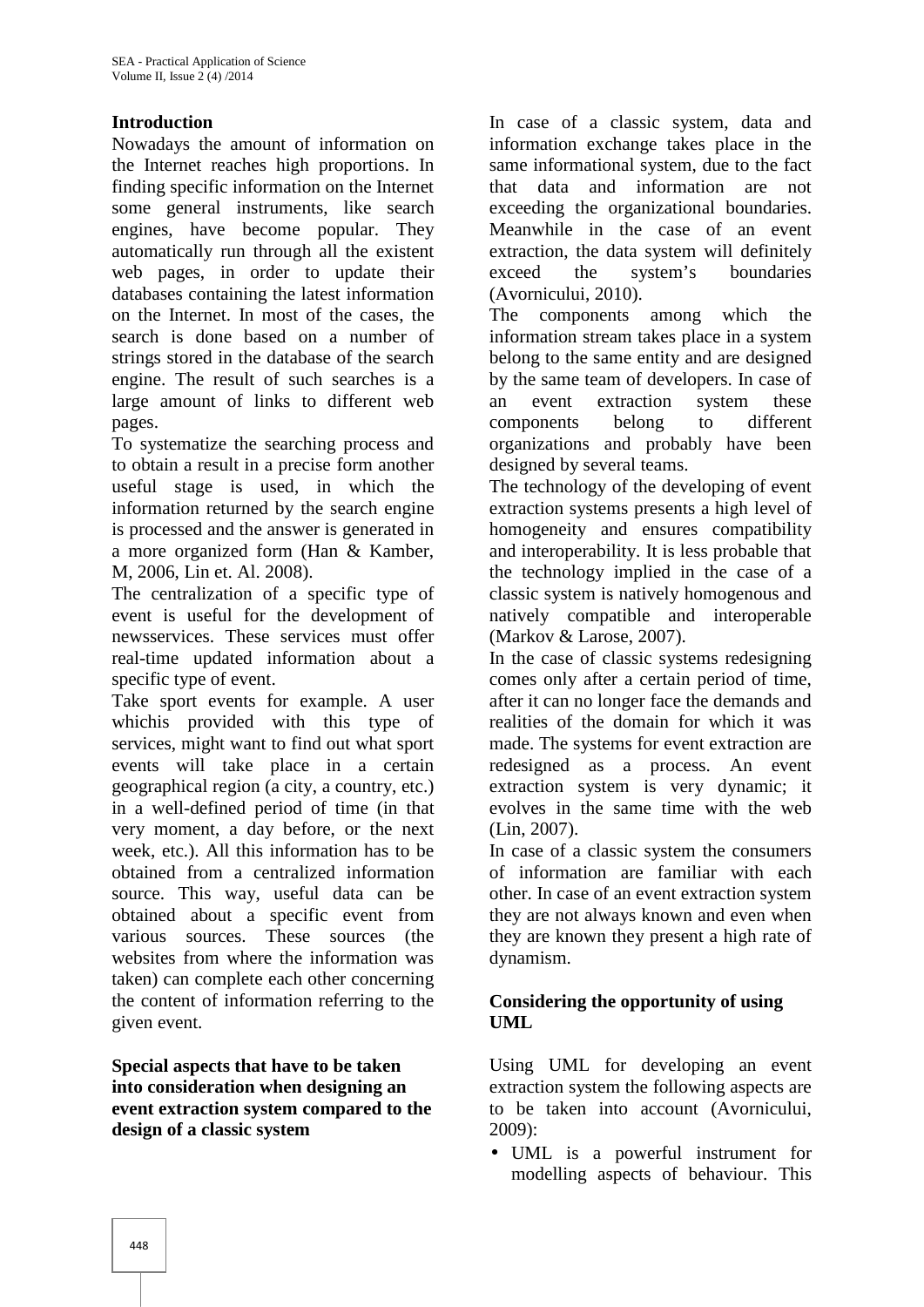way, classes contain both data and the associated processes.

- UML offers a unified vision above grouping different components in the form of packages and also the physical aspect of these packages.
- The UML collaboration diagram is very important for understanding how different objects from a system interact with each other and what messages they exchange.
- Event extraction systems are complex and present a dynamic evolution of a higher level than other types of IT systems. It is necessary to use an instrument of analysing and designing that allows the future extension of the system.
- UML includes mechanisms that allow the easy reuse of the systems components (capsulation, heritage and polymorphism).
- UML allows an integrating point of view for both the data and the process.
- Analysing and designing UML offers a continuous development of the model.
- Development methods that rely on UML are iterative methods guided by use-case diagrams. This strategy permits the elimination of programming errors before the application gets to the client. These facts point to a series of advantages such as: respecting deadlines, reducing both the costs of exploit and maintenance, and the probability that the system does not meet all the client's expectations.
- UML, unlike other methods, allows a following continuous transition in both direction between build-design and design-build phases.
- The user is in contact with the team 20% during the whole period of development. In case of other methods, it was only present at the beginning and at the end of the process.
- UML is an expressive language that allows the designer to express shades of

the model that would be hard to express in other cases.

- It is an extendible language that allows the continuous adaptation to demands of the domains that it makes models for.
- Despite its flexibility, UML is a precise language with well-defined forms
- UML is easy to use.
- Event extraction systems are systems that work intensely with asynchronous events. UML is a language that provides high level instruments that help at the development of these systems.
- Once a use-case is finalised, the respective subsystem can be launched due to object-oriented programming paradigm.
- Event extraction systems are reactive systems that need detailed modelling of events. From this point of view, I consider that the models proposed by UML for events and messages exchanged by objects are more powerful instruments than other languages can offer.

#### **Aspects of the RAD methods applicability**

The RAD method implies developing a solution in a 60–90 day interval. In case we choose a method like this, we have to consider the fact that the development of a complex systemcan be finished only with certain compromises (Zaki, 2000).

The method is based on the set of assumptions (Sommerville, 2010):

- In many cases, an 80%-functional application can be developed in only of the time allocated for itsdevelopment.
- There are situations when the acceptance of a system is basedon the completion of a minimal set of requirements. The rest of the functionalities get developed after the acceptance.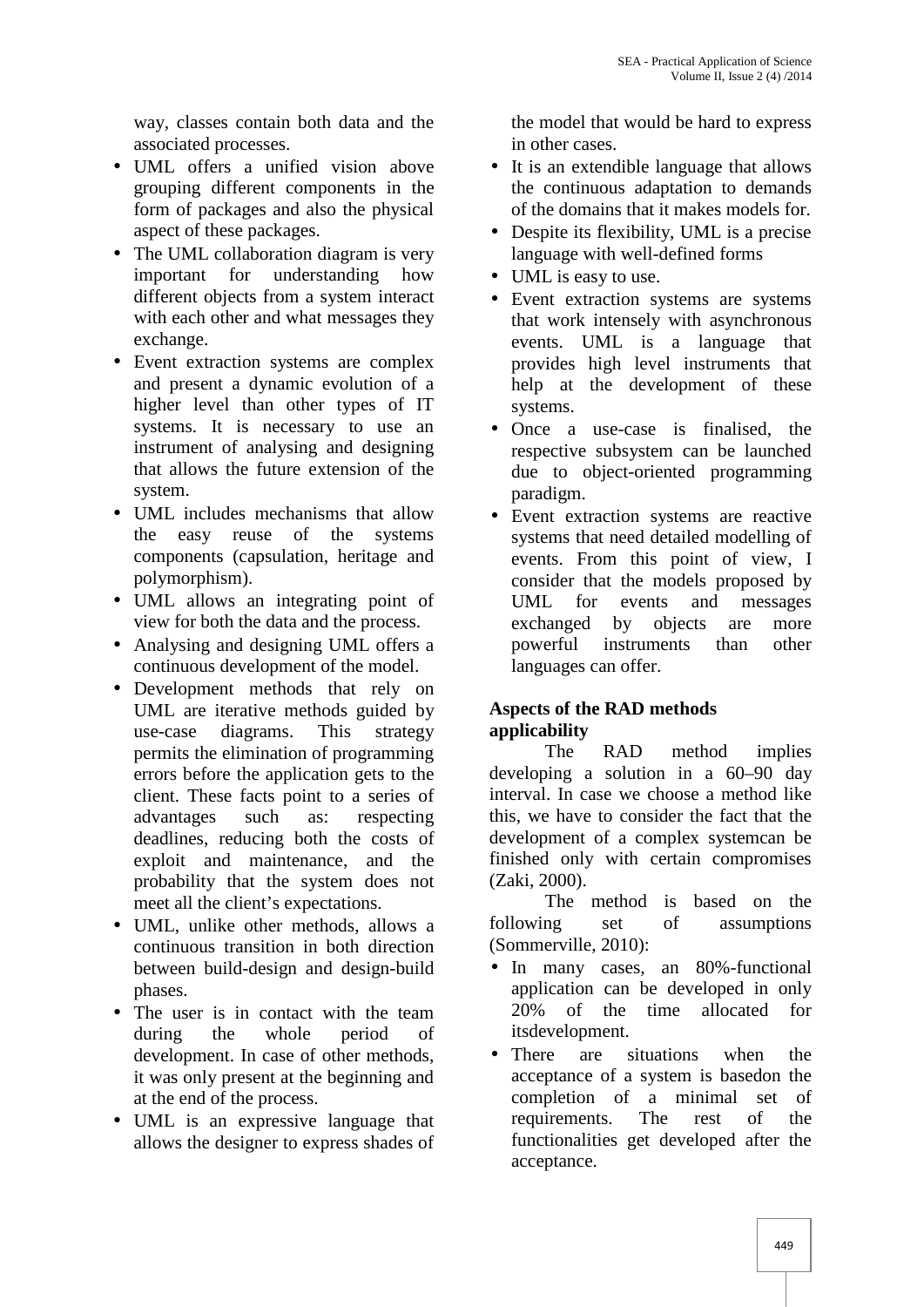From the perspective of the previous assumptions, event extraction systems can be accepted with so-called partial functionality. For instance,a basic requirement would be the function of interspecific conversion. The flux engine is a lower-priority requirement; therefore it may be developed later. Reflecting on the first assumption, an event extraction system cannot be interpreted as those which functionality can be developed to 80% only by using 20% of the time available,due to the following (Han & Kamber, 2001):

- We can never state that an event extraction system is "ready", since it is under continuous development, specifications and message standards being continuously evolved.
- Developing conversion engines is a time-consuming activity due to the complexity of parsing.

Problems raised by the RAD method are:

- By applying classic methods, the client has to wait a lot until the final product can be seen.
- The development when using classic methods can last so long, that in the meantime, the client's business processes might change radically.
- The product delivery when using classic methods is done by the "all or nothing" principle.

RAD method proposes 5 stages (Sommerville, 2010):

- *Initializing the process* in this stage the working environment is decided, a general plan of the team is elaborated. Aspects of functionality are analysed and users are identified.
- *Stabilising the users demands* in this stage everyone from the first stage is  $\bullet$ involved in identifying the user's exact demands. Often in this stage the user's demands are specified under the UML use-cases.
- *Designing the system* it proposes elaborating a beta version of the system in specific terms of modelling. Because of iterative development, the possibility

of a later extension of the system has to be ensured. For this, object oriented methodology is needed.

- *The actual development* implies writing the code. The development team has to use the same programming style and the same patterns. Homogeneity can be realized by the use of CASE instruments. The stage is iterative and it has in permanent attention the delivering of functional versions. Potential extensions of the application can be made in this stage.
- *Finalizing the project* proposes shutting down the iteration chain and delivering a final form of the application to the user.

Characteristics of RAD methodology are (Avornicului, 2010):

- Teams used in RAD are mixed teams. Among their components are polyvalent persons: developers, analysts, architects. Beside themthere are the final users, as well as other persons that have the necessary knowledge for developing the respective system. An event extraction system needs a similar structure. An event extraction system often has to create contact between pages with content of different domains. In this case a mixed team would only contribute to the success of the system. The complexity of these kinds of systems makes the use of polyvalent developers necessary.
- The method uses instruments that allow: visual development,prototypes creating, multiple languages, CASE instruments. These instruments are specific to developing modern systems like event extraction systems.
- Functionalities are added iteratively as they are needed. The event extraction system can be operational in the first stage with a few core functionalities to which later new functions can be added.
- IT uses iterative development. Every iteration ends with a working version of the system. With the exception of the first iteration that might take longer, all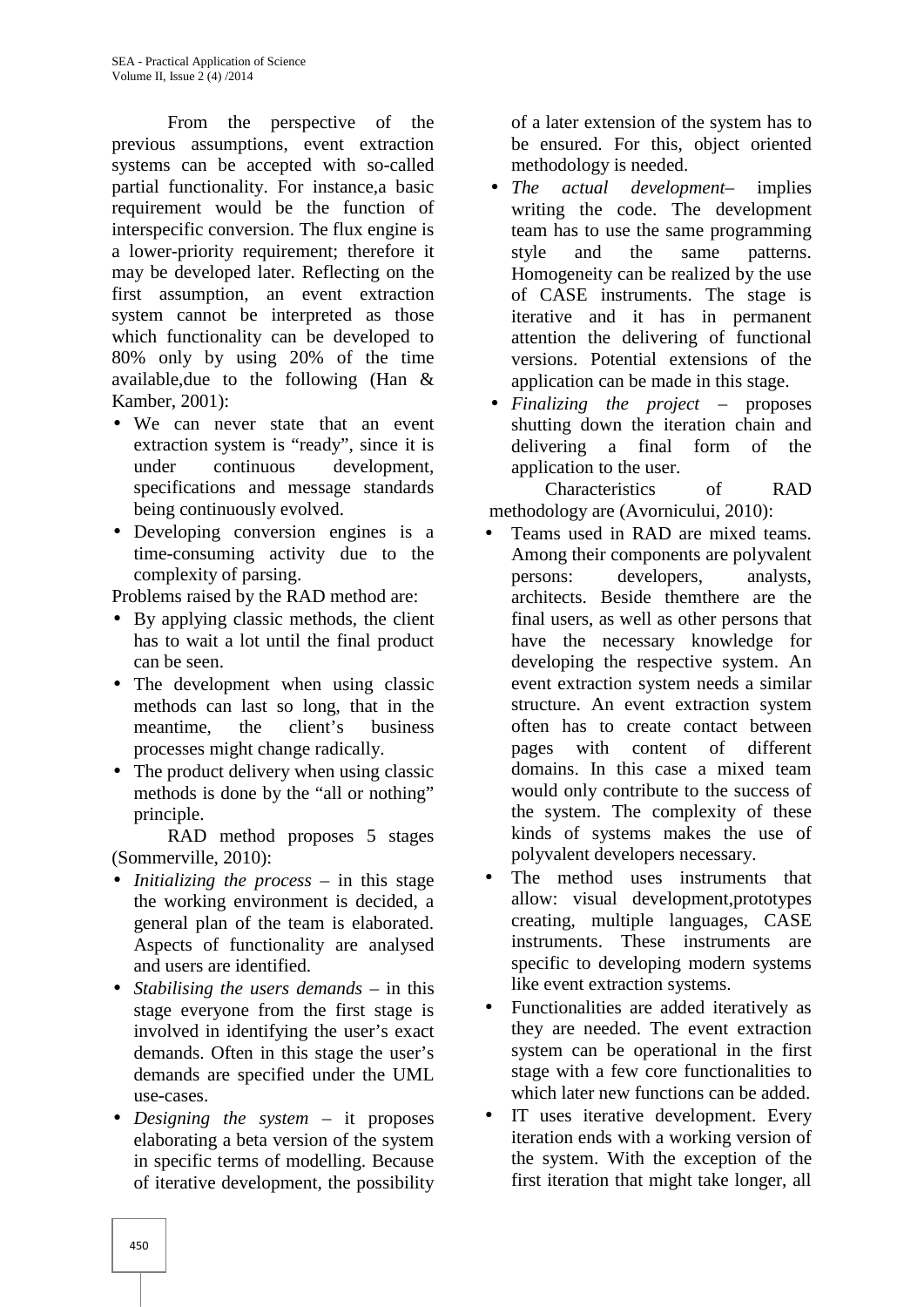iterations take between 1 and 21 days. Iteration starts with a common period of development in which there is a close relationship between the developers and the users. Following this stage there are more iterations that take the system closer to the users vision.

- Gives credit to the users demands. The method starts from the idea that the users know clearly which functionalities are required. In case of an event extraction system they try not to involve the user in the operation of data exchange, unless it is necessary.
- Introduces a temporal dimension to demands that insures the evolution towards the final version of the application.
- Accentuates programming. Unlike classic methods, RAD puts the accent on intensive programming (still not as much as the XP method).

# **Aspects of the RUP methods applicability**

RUP represents a methodology that allows the developing team a disciplined approach in allocating tasks and responsibilities, within time and budget limits.

RUP is a product-oriented process and it is sustained by several instruments provided by Rational Corp. RUP increases productivity of the team by giving access to a base of information with guidelines, patterns and instruments that allow the monitoring of all activities that appear during the process of development. RUP is a special concept made for optimizing the use of UML, it is a configurable process and it is supported by the biggest part of instruments that automates the process. The method is both for small and large teams of developers (Sommerville, 2010).

RUP is an iterative method. Every iteration has one or more objectives. In RUP the objective is to produce working software that gives value to the client. Iterations are limited by deadlines. This

involves that each facility has to be carried out in a certain period of time.

According to Kruchten (2001), RUP has the following characteristics (Kruchten, 1998):

- *Interactive developing of a software product* – proposes developing consecutive iterations in short increments. This insures a real-time detection of risks.
- *Processing demands* it is a continuous process of identification of demands of a system that evolves within time.
- Processing these demands requires a disciplined manner of evaluating, associating and monitoring priorities. Communication has better chances when it has a well-defined set of demands at base.
- *Uses architecture based on components* – it is more flexible,it is easier to extend the respective application. Components can be redesigned or extended without compromising the evolution of the whole system.
- *Uses visual instruments of modelling contributing to the understanding of extremely complicated systems*– using UML models the complexity of a system can be effectively processed among more developers.
- *Permanently verifies the quality of the produced software*– this is done in each iteration. Because of this, errors are discovered in time and revising costs are reduced.
- *Controls changes brought to the developed software*– dealing with these changes represents the key to success in development.In case one of the team members brings a change to the system, everyone whose work is affected have to be warned.

Controlling these changes is an additional opportunity of this method (Chen & Wei, 2002). From analysing RUP methods characteristics the following conclusions are brought having in scope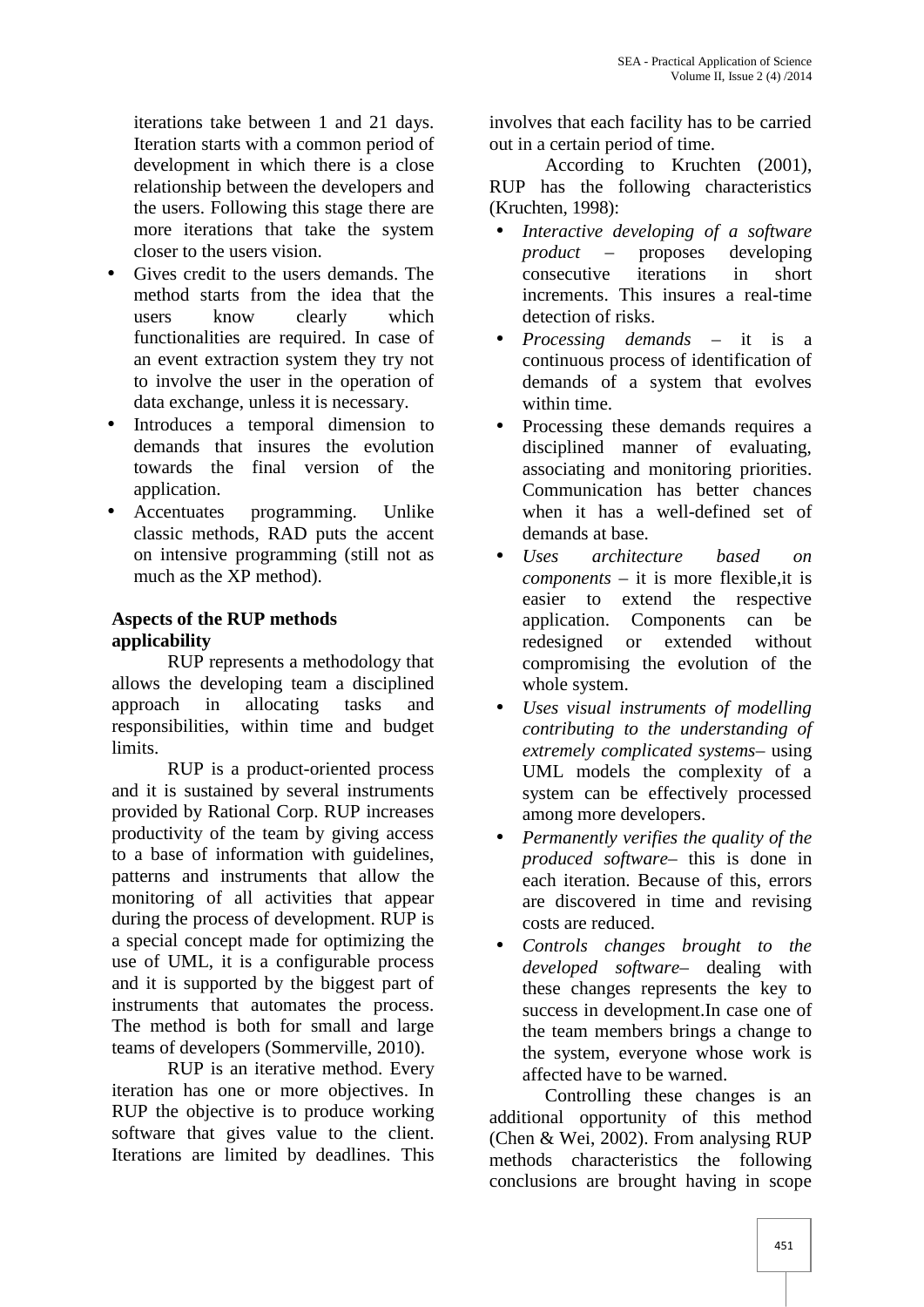event extraction systems (Avornicului, 2009):

- RUP is a method that allows developing systems with a flexible and extendible architecture. Event extraction systems are these kinds of systems, therefore they comply with these demands.
- RUP puts accent on dealing with aspects of potential risk in time. This characteristic is a plus for every system.
- It does not imply a fix set of requirements in the initial stage; in this meaning they can be refined as the project evolves. From the point of view of an event extraction system tasks cannot be specified in the first stages, so this characteristic is in favour of event extraction systems.
- RUP puts accent on the final product and on the conformity of this with the final user's demands. This is clearly an advantage for EES.
- RUP leaves the evolution of the system entirely on the users will. From the point of view of developing an event extraction system, this character can turn to an important disadvantage. It is possible that the user does not have any knowledge of EDI or XML message formats so he could jeopardise the flexibility of the system.
- RUP shows the advantages offered by UML. For a lot of IT systems this represents added value.
- RUP makes possible to control the quality of the developed system. The systems quality is in close relationship with its reliability. The better quality of the code means a more reliable system. This characteristic brings an advantage to developing an EES;
- The time in which a system is developed using RUP is shorter than in case of other methods, thereforethis can also be considered an advantage.
- When RUP is applied, it becomes a repetitive and predictable process for the developing team. This leads to a high efficiency in case of developing large and reliable software.

It is considered that RUP represents a method which can be used with success at the developing of an EESif some disadvantages of the method are avoided. Among these is the fact that RUP does not contribute directly to the development of implementing instructions, since it is a perspective method compared to the more agile XP. The opponents of RUP method ask questions like: what to do in the initial and transitional stages? While RUP pleads for the specialization of people involved in the development, agile methods plead for generalists that can meet as many requirements as possible from different stages and phases. RUP is not the follower of aggressive rebuilding as far as agile methods have this as their primary characteristic. Due to its characteristics RUP is adapted to developing EES for provisioning chains and workflows.

## **Aspects of the XP methods applicability**

Extreme Programming (XP) has evolved due to problems caused by long cycles of developing traditional methods. Initially the method started as a way of obtaining resultsfast by using tools that proved their success along the time (Cutting et al., 1992). After a number of successful attempts in practice, the XP method was put in theory based on principles and practices. It has to be mentioned that practices presented in the XP method are not new, but have been taken from existing methods that already proved their effectiveness.

The "extreme" term suggests that these principles are taken to an extreme practise (Raffai, 2005, Sommerville, 2010).

The XP method promotes 4 values to the rank of principles:

- *Communication* represents essential criteria of a project's success. Problems often appear at the development of a system when communication is missing among the teams' members.
- *Simplicity* it is wanted but it cannot be expected from beginners. To be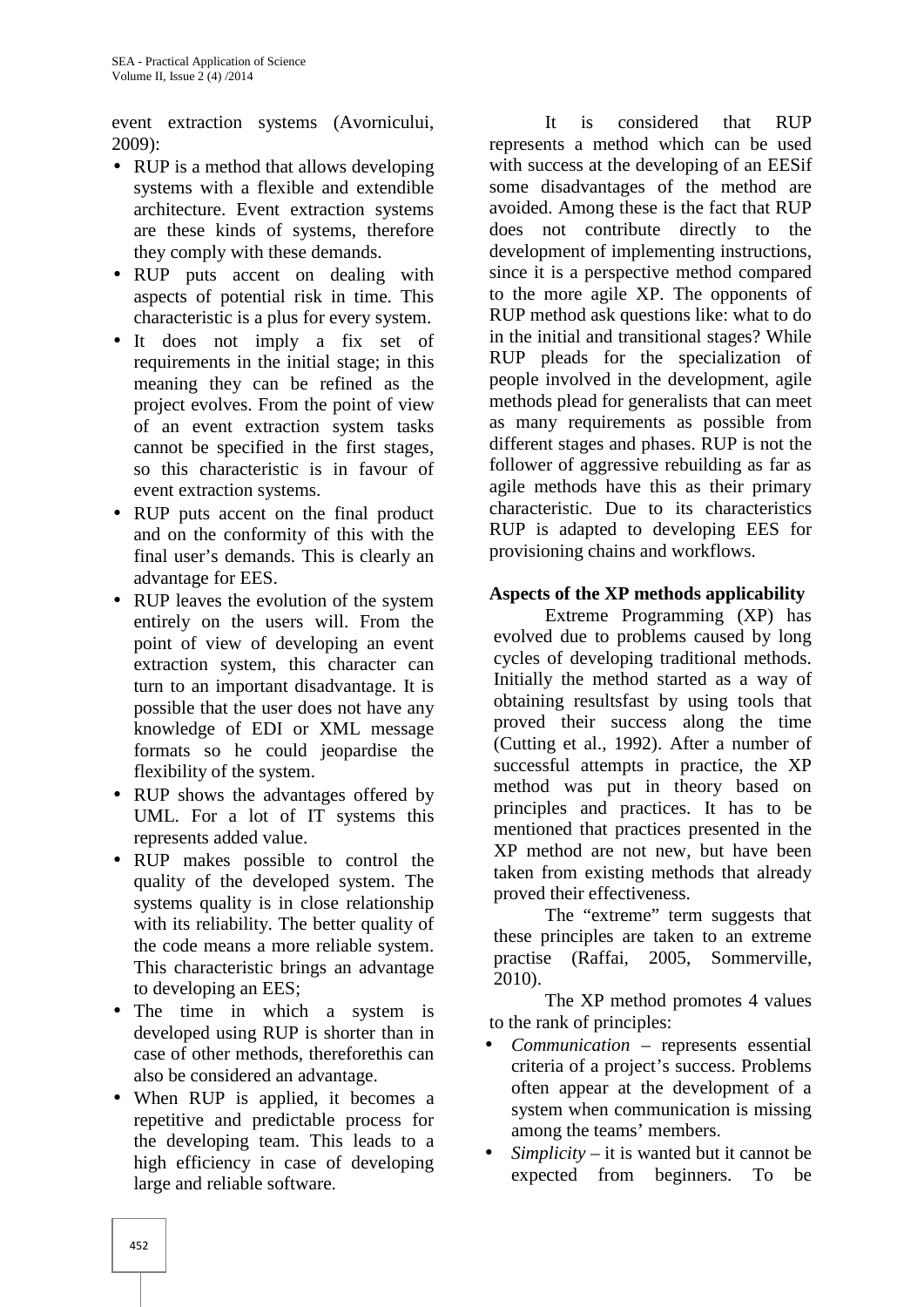simple,you have to have the experience of some other projects. Simple solutions do not appear at first try, but after lots of different solutions that lead to a simpler view of the problem. For something simple it is hard to generate errors or even if it does it is easy to rectify. A simple solution does not have to be confused with a simplistic one. A simple solution means the maximum compromise between complexity and flexibility. A solution becomes simple by fine-tuning. If a similar approach appearsat the beginning, it means that the person who proposes has got experience.

- *Feedback* is the team's fuel. It motivates the members professionally to go further and to resolve problems in a way that the client would be more and more satisfied. Feedback can be conceived from the temporal perspective, the client's perspective or the programmer'sperspective. From the temporal perspective we can have feedback in minutes, days in the development phase or weeks, and months in the stage of implementation and maintenance. From the client's perspective, feedback represents his ability to modify the way the system deals with certain problems. From the programmers' perspective, feedback is the only way to see if his work met the client's expectations. Feedback evolves simultaneously with the three values: communication, simplicity and courage.
- *Courage* comes with your will and engagement to your client, for dealing with problems faster than others.

Another principle of the XP method is quality software development. This principle implies that members of a team wish to develop software that makes their job easy at the maintenance stage (Jing & McKeown, 1999).

XP methods bring into discussion different roles that participants can have when developing (Sommerville, 2010):

- *Programmers* write source code and test the applications. The key of XP's success stands in making the programmers communicate and collaborate with other members of the team.
- *Client* the person or organization that will use the certain system. He decides on the requirements, whether they are met and their priorities. He also describes the functions and brings test scenarios to verify/approve them.
- *Tester* the person who verifies that the test results comply with the client's former demands. They periodically run tests on the system to make sure that it has not been altered after interventions.
- *Monitor* the person who evaluates the progress made by the team and whether it can fit in time and budget. He also gives feedback.
- *Coach* is responsible for the whole evolution of the project. The coach becomes the coordinating factor of the entire process. He has to have the neededexperience to offer support to the whole team, as well as solutions to more complicated problems. Just like a project manager.
- *Consultant* is the external person that delivers technical information about the domain in which the team works. Often the consultant is chosen by the client and is a person with experience in the domain.
- *Manager* the person who makes decisions. He evaluates the stages of the project and based on this he makes decisions. This should lead to solving the difficulties and deficiencies.

Analysing XP's applicability in the development of an EES, the method promotes the following practices:

 *Planning*– involves a tight interaction between the client and the programmers. Programmers estimate the effort necessary and the client decides on the purpose and the frequency of launching prototypes. This practice advantages smaller event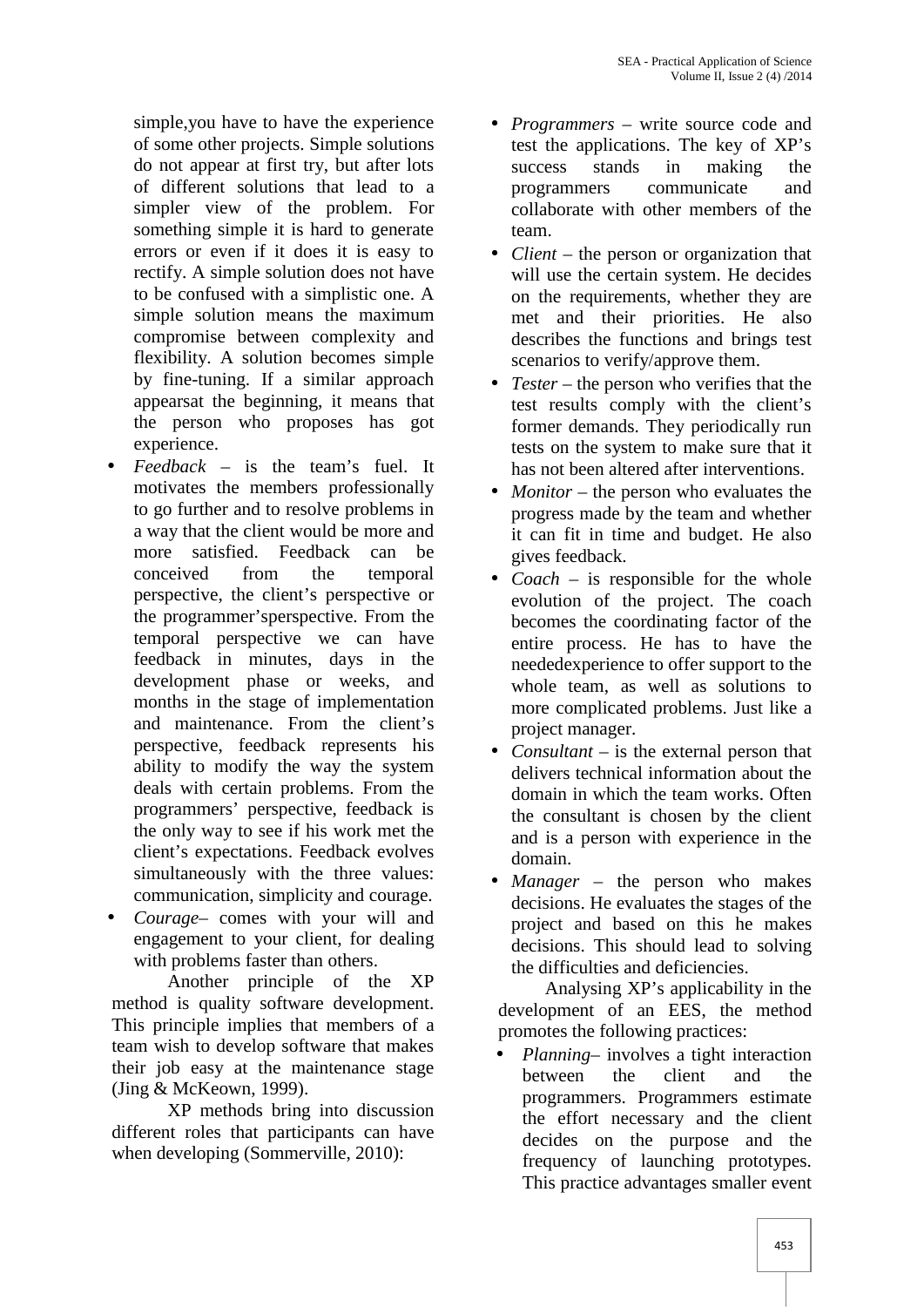extraction systems like electronic market or provisioning. It disadvantages types like administrating the flow of activities.

- *Delivering versions in short time intervals*– a system is delivered quicklyand then updated to better and better versions. This practice is very popular among software companies; a proof for this is the number of patches launched to resolve dysfunctions. When dealing with an event extraction system,a strategy like this one can be applied for all presented architectures.
- *Developing systems is madebased on a single description that explains how the system works*– a practice like this is hard to apply on event extraction systems. Only one description is feasible in the case of solutions specially developed for a certain client having a higher level of personalization or prototypes with a demonstrative role; but not a general solution that is about to provide a flexible instrument which would facilitate the modeling of interorganizational data exchange. This practice advantages smaller event extraction systems like electronic market or provisioning but disadvantages types like administrating the flow of activities.
- *The system should be designed to be simple* – each time complexity is discovered, it needs to be eliminated. From the point of view of event extraction systems, complexities are hard to be eliminated; in most of the cases they are only isolated from the architecture.
- *Continuous testing of the product under development* **–** representsan advantage for every system, still some aspects can make this approach difficult. For instance, in case of event extraction systems the lack of communication between two developers due to undefined message

structure makes both coding and testing hardly achievable.

- *Restructuring the system every time it is updated, simplified or made more flexible if this does not change its behaviour* – can be used only at small or medium-sized systems. In case of event extraction systems it should not be an issue if the architecture is proper.
- *Programming in teams of two* it is considered productive unless it is used for educational purposes. Otherwise it can be a waste of resources. Responsibility of coding could not be assigned to only one member; the lack of responsibility would lead to the lack of motivation.
- *Anyone from the team can change the code*– this might be a shortcut to chaos, even easier than the lack of communication. Even if communication is working, in case of large systems these changes can lead to an unexpected behaviour of the system. It is extremely unpleasant to realise that a component that did its job earlier, does something else later.
- *Continuously adding functions to the initial prototype* – a natural process, beneficial for every system that hascomponent-oriented architecture.
- *It is recommended that a working week should not exceed 40 hours of work or if it does it should not happen twice in a row* – the impact cannot be evaluated on an event extraction system.
- *Permanent contact with the client insures that there is always someone to answer the developers' questions*.
- *Unified coding technique* considered the real key to the success of a project. It is essential for the team to use the same coding conventions, explanation patterns and uniform codes.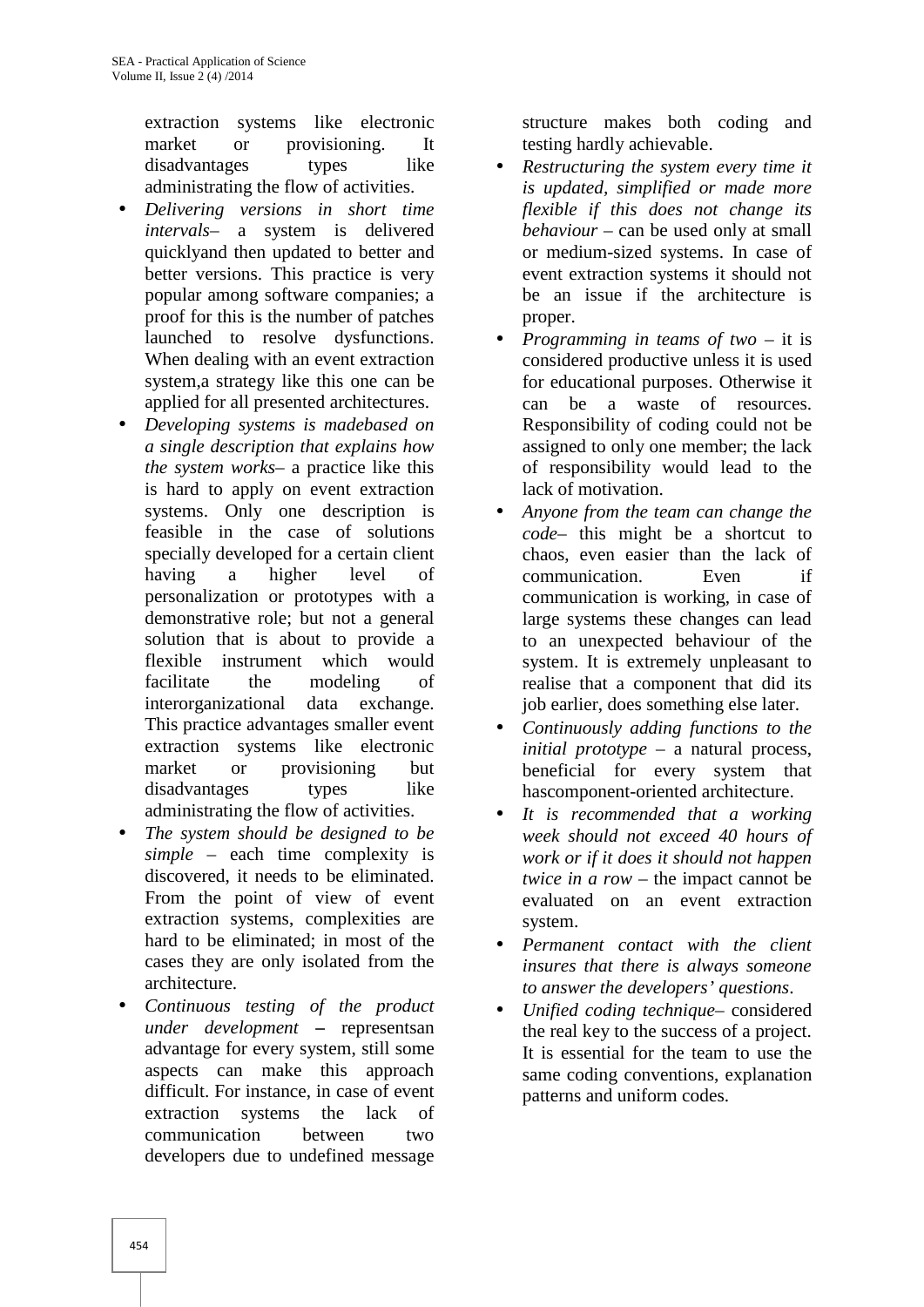#### **Conclusions**

Designing a system is influenced n<br>ries of factors It often depends on [13] by a series of factors. It often depends on the experience of the designers. There is a<br>saying: every second system designed by  $[14]$ saying: every second system designed by the same designer is better than the first one. The affirmation has full support because the designer does not make the same mistakes twice.

Another aspect is that some problems have to be solved with special methodology. Using these, the designers get better results with fewer resources. Objective methods are used with success for designing event extraction systems.

#### **References**

- [1] Avornicului M**.**, (2009).Data mining în Internet, *Editura RISOPRINT*, Cluj-Napoca
- [2] Avornicului M., (2010). Informatikai rendszerek tervezése és menedzsmentje, Kolozsvár, *ÁBEL Kiadó*, Kolozsvár
- [3] Chen G., Wei Q., (2002). Fuzzy association rules ant the extended mining algorithms, *Information Sciences*, pp. 201–228.
- [4] Cutting D. R., Pedersen J. O., Karger D., Turkey J., (1992). A cluster-based approach to browsing large document collections. In *Proc. of SIGIR-92, the 15th ACM Int. Conf. on Research and Development in Information Retrieval*, Copenhagen, pp. 318–329
- [5] Han J., Kamber M., (2001). Data Mining: Concepts and Techniques. *Morgan Kaufman Publishers*
- [6] Han J., Kamber M., (2006). Data Mining: Second Edition Concepts and Techniques. Morgan Kaufman Publishers
- [7] Jing H., McKeown K.R., (1999). The decomposition of human-written summary sentences. In *Proc. of the 22nd Int. ACM SIGIR Conference on Research and Development in Information Retrieval*, , Berkeley, California, pp. 129–136
- [8] Kruchten, P. B., (1998). The Rational Unified Process*:* An Introduction – *IEEE Software*
- [9] Lin B., (2007). Web Data Mining Exploring Hyperlinks*,* Contents an Usage Data, *Springer*
- [10] Lin T. Y., Xie Y., Wasilewska A. Lian C. J., (2008). Data mining: Foundations and Practice, *Springer*,Berlin
- [11] Markov, Z., Larose D.T., (2007). Data Mining the Web, *John Wiley & Sons*
- [12] Raffai M., (2005). UML 2 modellez nyelv, *Palatia Nyomda és Kiadó*
- [13] Sommerville I., (2010).*Software Engineering, 9th Edition*, Addison-Wesley
- Zaki M. J., (2000). Parallel and distributed data mining: An introduction. In Zaki and Ho(eds.), *Large-Scale Parallel Data Mining*, LNAI 1759, Springer-Verlag